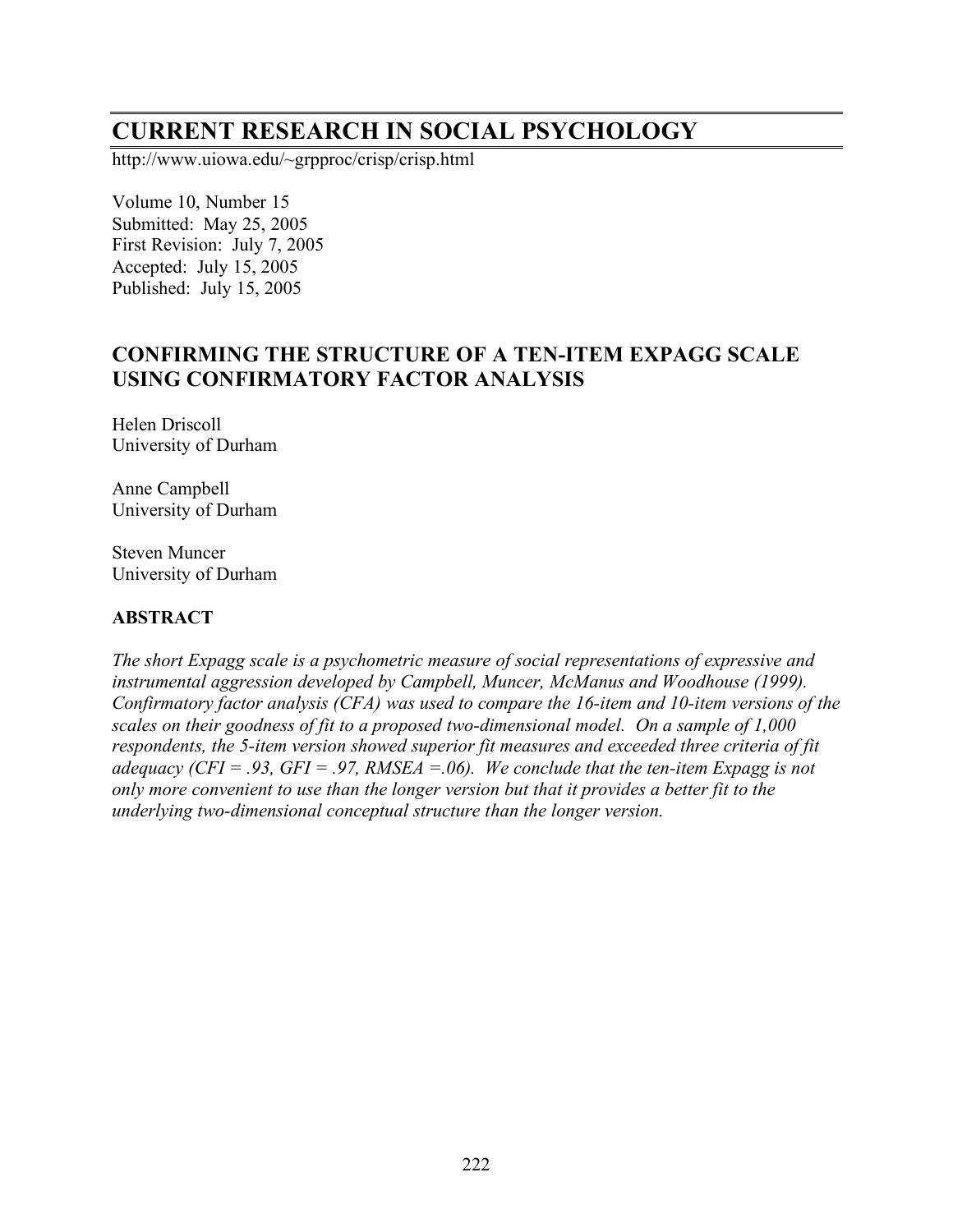#### **INTRODUCTION**

In an initial qualitative study, Campbell and Muncer (1987) found that men and women held different social representations of aggression. Men tended to describe their aggressive experiences in instrumental terms, viewing it as a socially functional means of exerting control over others' misbehaviour. Women spoke of their experiences in expressive terms, viewing it as a personal and regrettable loss of self-control. In order to examine sex differences in a larger sample, Campbell, Muncer and Coyle (1992) developed the Expagg scale. It consisted of twenty statements each followed by two possible endings (one instrumental and one expressive) from which the participant chose the one which best described their experience of aggression. (For example, following the introductory statement "I believe that my aggression comes from…", respondents chose between "losing my self control" and "being pushed too far by obnoxious people".) Endorsement of an expressive ending was scored as 1 and instrumental as 0, so that the individual's overall score (between 0 and 20) reflected their relative preference for an expressive representation of aggression. Effectively, an individual's social representation of aggression was conceptualised as being located on a one dimensional continuum from instrumental to expressive and a single factor was thought to underlie Expagg.

Archer and Haigh (1997a) suggested that instrumentality and expressivity might be two independent dimensions rather than opposite ends of a continuum (i.e. a two factor structure), and that it might be possible for an individual to endorse both representations. Based on this conceptualisation, Archer and Haigh developed the Revised Expagg scale, in which the original twenty items were expanded into forty items on five point Likert scales. If there is no substantial loss of psychometric quality, shorter inventories are preferable to longer ones in terms of administration time and demands on research participants. Hence their revised two-dimensional version of Expagg was reduced to a sixteen item scale (revised short Expagg, see below), consisting of eight instrumental items and eight expressive items (Campbell et al. 1999). These two dimensional versions allowed independent measurement of expressive and instrumental representations, although the original Expagg score can be obtained by subtracting the instrumental from the expressive score.

The original, revised and revised short Expagg have been widely used and have revealed sex differences in a number of cultures including the United States (e.g. Campbell, Muncer and Gorman 1993), England (e.g. Archer and Haigh,1997a; Archer and Latham 2003), Slovak republic (Baumgartner 1995), the Philippines (Puyat 2001), Spain (Gomez, Andreu, Rogers and Lasprilla 2003), France (Richardson and Huguet 2001) and Japan (Ramirez, Andreu and Fujihara 2001). The unbiased mean effect size across 1,674 participants is  $d = 0.84$  (Campbell 1999). This sex difference has been found among children as well as adults (Archer and Parker 1994; Tapper and Boulton 2000). Instrumental and expressive representations are independent of the general positivity or negativity with which aggression is regarded (Archer 2004). Instrumental views of aggression are positively correlated with self-reported and psychometrically assessed aggression (Archer 2004; Archer and Haigh 1997a,b; Campbell, Muncer and Odber 1997; Campbell, Sapochnik and Muncer 1997).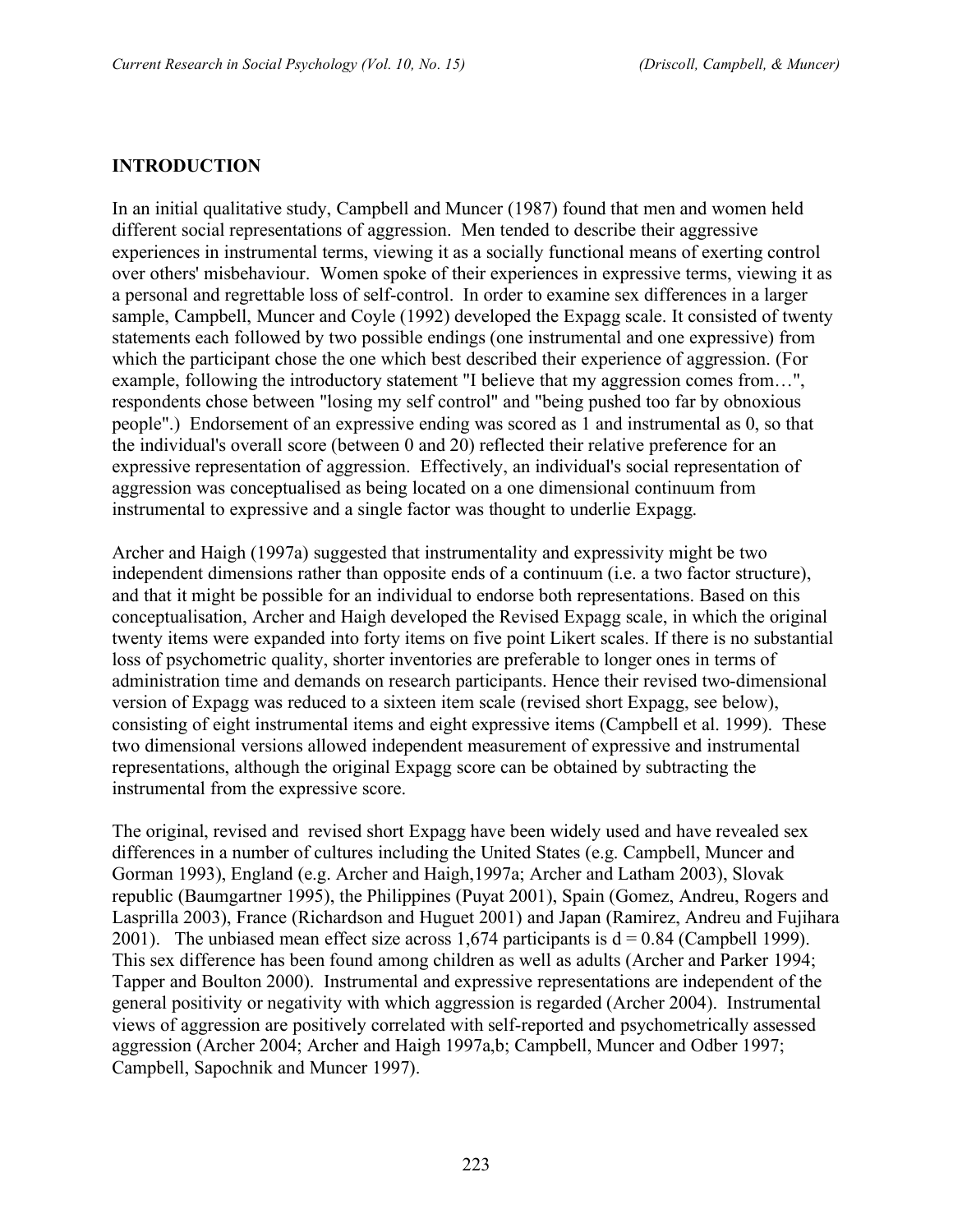Given its wide use in aggression research, measurement issues are clearly important. Exploratory analyses have used principal components analysis, factor analysis and Microfact (a program explicitly designed for dichotomous data) to examine the underlying structure of the questionnaire. The original Expagg was found to be unidimensional (Campbell, Muncer, McManus and Woodhouse 1999) and the Revised Expagg has two dimensions corresponding to instrumental and expressive representations (Archer and Haigh 1997a; Campbell et al. 1999). The revised short (16 item) Expagg was constructed on the basis of principal components analysis and showed good internal consistency and the expected sex differences (Campbell et al. 1999).

While exploratory factor analysis is useful in revealing the empirical structure of questionnaire items, confirmatory factor analysis (CFA) is a statistical technique which provides a means of assessing how well a proposed theoretical model explains or "fits" a set of data by examining patterns of covariance in the data. The proposed model specifies the way in which individual items load onto underlying factors, and the relationship between these factors. CFA is appropriate in situations where the researcher has some a priori theory about the latent factors that might underlie a set of data and the relationships between them.

CFA programs can provide up to thirty-one measures that indicate how well the data fit the proposed model. We briefly summarise the most widely accepted indices below. The GFI (goodness of fit) and CFI (comparative fit index) both indicate how much better the model fits the data than a null model which specifies there are no common factors, and that sampling error alone explains the item covariances. Their values can range between 0 and 1 with higher values indicating a better fit; Bentler and Bonett (1980) among others have suggested that values above .9 represents a reasonable fit. The RMSEA (root mean square error of approximation) is better conceived of as an index of badness of fit. Steiger (1989), who first proposed the RMSEA, argued that values below .1 were good, while others have been more stringent in suggesting that "a value of about .08 or less for the RMSEA would indicate a reasonable error of approximation" (Browne and Cudeck 1993). The chi square statistic tests whether there is a significant difference between the model and the data and hence, ideally, should be non-significant. However problems with this index have been noted before (Joreskog and Sorbom 1993; Rayko 1998). The main difficulty is that chi square is very sensitive to sample size; with large samples it is very sensitive to relatively trivial discrepancies between the data and the expected data and with small samples it can be non-significant even with fairly large discrepancies.

Forrest et al. (2002) used CFA to examine the structure of Expagg. Their model which specified a two factor solution to the short revised (16 item) Expagg produced a GFI of .89 (where anything above .9 is considered adequate) and an RMSEA of .082 (where anything between 0.05 and 0.08 is considered adequate). It seems likely that with a few of the assumptions (e.g. equal error variance or correlated error variance) that are typically made by CFA users, an even better fit could be achieved. Although over-reliance on the chi square statistic led them to reject the model, Muncer and Campbell (2004) showed that the results that Forrest et al. obtained for the 16-item Expagg scale were superior to those obtained for other widely used measures such as the Eysenck Personality Questionnaire (Eysenck and Eysenck 1991), the Belief in a Just World Scale (Lambert, Burroughs and Nguyen 1999) and the Right Wing Attitudes Scale (Altmeyer 1981).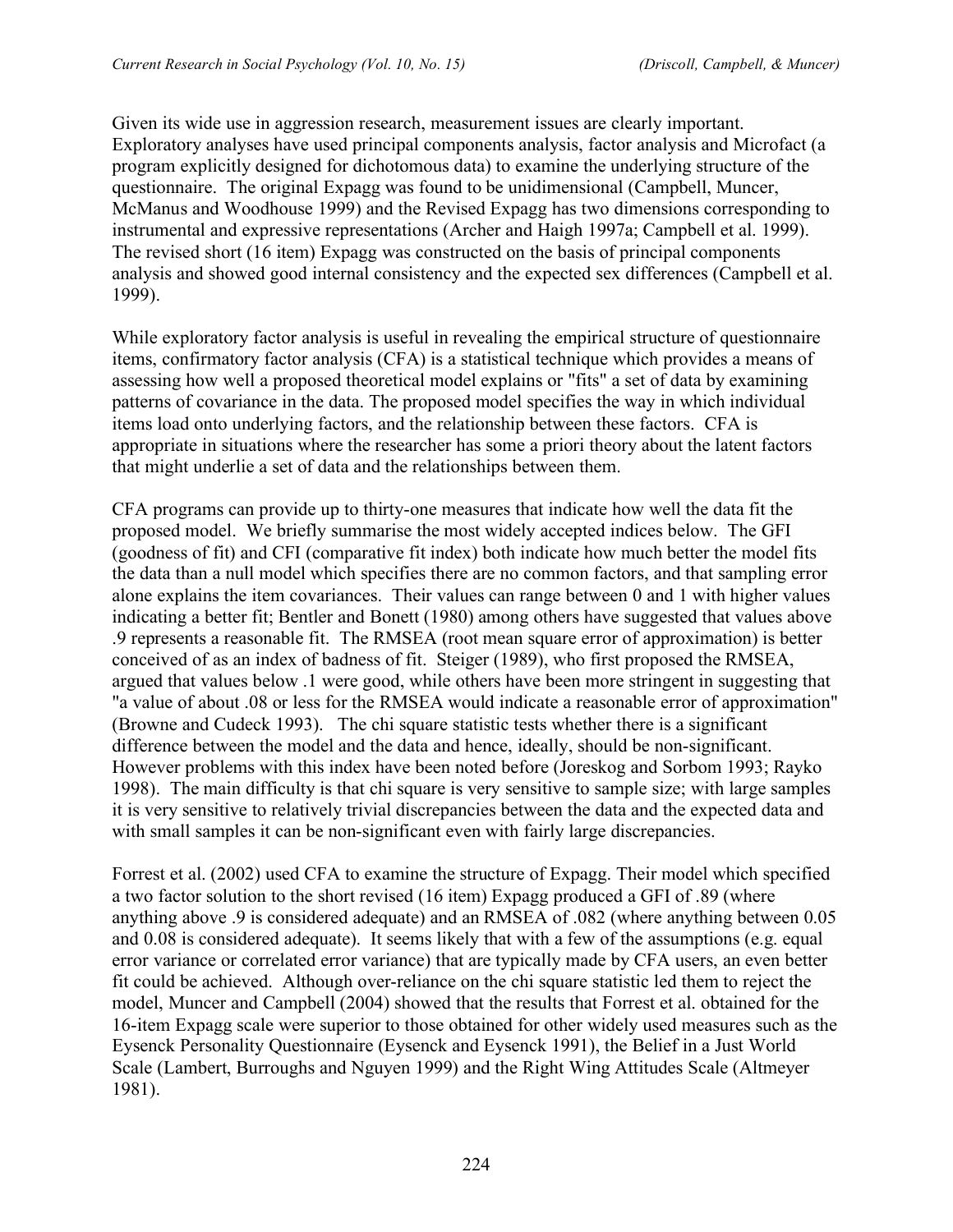Muncer and Campbell (2004) also found superior fit indices for a reduced 10-item version of Expagg (GFI=.94, CFI=.90, RMSEA=.08). The Cronbach's alphas were .75 (instrumental scale) and .73 (expressive scale) and both scales showed significant sex differences in the expected direction. Correlations between the 5-item and 8-item versions were high (instrumental scale  $r=0.94$ , expressive scale  $r=0.92$ ) leading them to conclude that the 5- and 8-item scales would perform similarly when used in research, since they are highly correlated, have similar Cronbach's alphas and show similar sex differences.

In this study, we aim to confirm the superior psychometric status of this short 10-item, two-factor version of Expagg using CFA. We expect that the 10-item version will again show better fit as a two-factor model than the 16-item version. Previous studies have typically obtained sample sizes of less than 400 from undergraduate populations (Muncer and Campbell 2004; Forrest et al. 2002). The data used in this analysis were obtained through a web site hosted by a UK television company. Respondents were self-selected but more likely to be representative of the general population than respondents in previous studies.

## **METHOD**

### **Sample**

Data was collected with the assistance of Channel 4 Television (UK). The Expagg questionnaire was placed on their website (www.channel4.com) between October and December 2002, as part of another study on aggressive behaviour (Campbell and Muncer, in press). In the present study, we analyse Expagg data from the first 1000 respondents. This sample was composed of 569 males (56.9 per cent) and 431 females (43.1 per cent). As noted by Muncer and Campbell (2004), an approximate gender balance is important for CFA studies of scales on which a strong sex difference is anticipated. The age range was from under 17 to over 60.

## **Procedure**

All participants completed the revised Expagg short scale, composed of eight items measuring instrumentality and eight items measuring expressivity (Campbell et al 1999), along with a number of other measures not relevant to this study. The study was introduced to participants as follows: "What goes on in the minds of men and women? Here is your chance to try out the experiment that aims to find out just that". Participants were informed that there were no right or wrong answers, that they should give honest answers, that their responses were anonymous, and that some of the questions were about aggressive behaviour. Participants responded to items by checking one of the boxes next to each item on the Expagg questionnaire which indicated their degree of agreement (between 1 and 5) with each statement.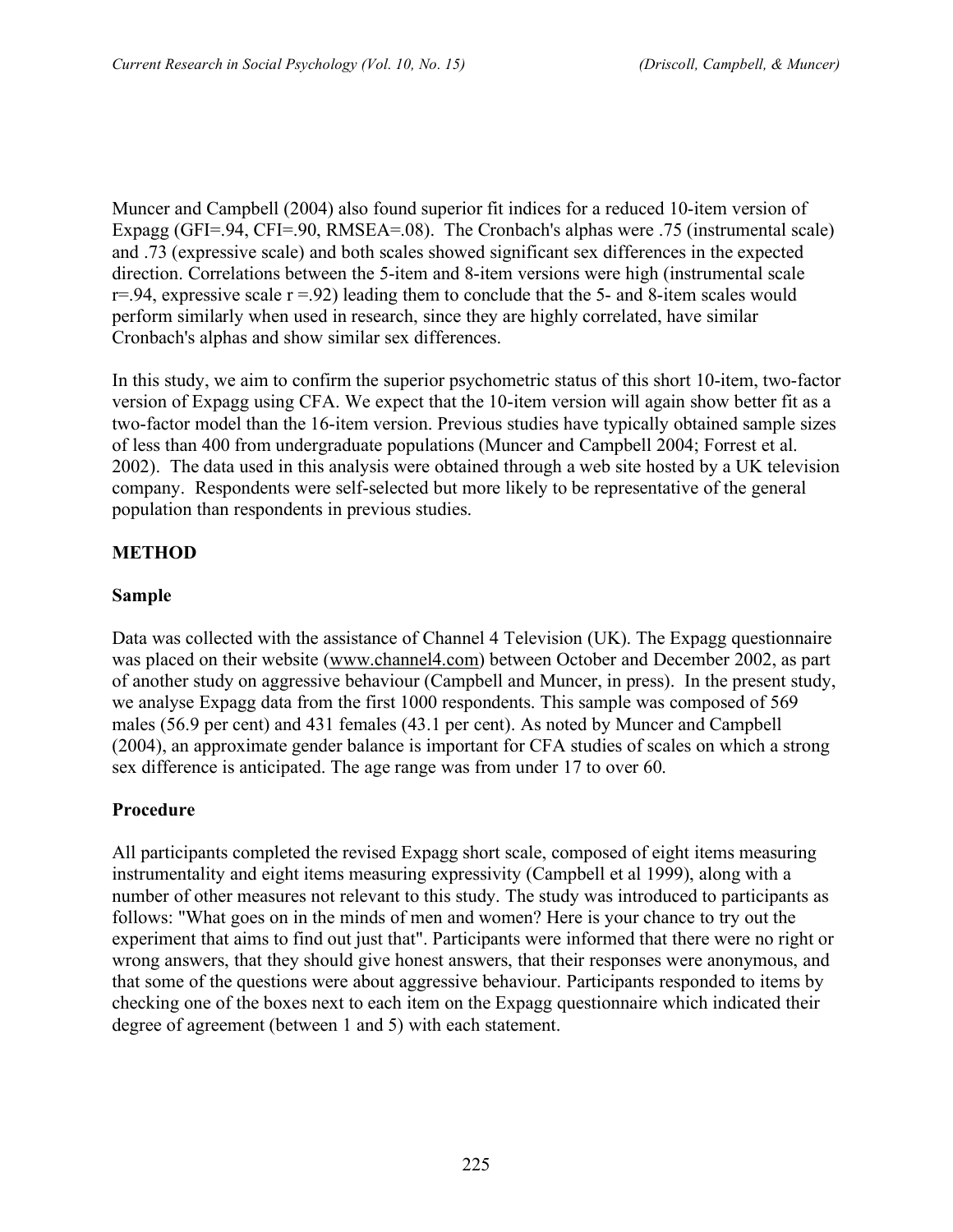## **RESULTS AND ANALYSIS**

We tested both the sixteen item two factor model and the ten item two factor model using EQS 6. The models specified that, for the sixteen item version, the eight instrumental items load onto the 'instrumental' factor and the eight expressive items load onto the 'expressive' factor and these factors are assumed to be correlated. For the ten item version, the model specified that the five instrumental items suggested by Muncer and Campbell load onto the instrumental factor and the five expressive items onto the expressive factor, and the factors are assumed to be correlated.

### **16-Item Scale**

The sixteen item model gave an chi square value of 790.68 (p< .001), an RMSEA of .082, a GFI of .899 and a CFI of .824 None of these values quite meet the definitions of good fit described in the introduction. Cronbach's alphas were .83 for the instrumental scale, and .70 for the expressive scale. Again these values are consistent with previous findings, with the reliability coefficient for the expressive scale usually being lower than that for the instrumental scale. The two scales were correlated at  $r=0.38$  ( $p<.001$ ).

With regard to sex differences, males scored significantly higher ( $t=7.655$ ,  $df = 998$ ,  $p < .001$ ) than females on the instrumental scale (male mean  $= 23.53$ , SD  $= 6.52$ ; female mean  $= 20.39$ , SD  $= 6.30$ ) consistent with previous findings. The sex difference on the expressive scale did not reach significance (male mean =  $26.56$ , SD =  $5.16$ ; female mean =  $27.03$ , SD =  $5.57$ ). Although females consistently score higher on the expressive scale, it is not unusual for the difference to fall slightly short of significance on the 16 item scale.

#### **10-Item Scale**

The ten-item model gave a chi square value of 157.91 ( $p < .001$ ). Again, this was significant, but all other indices suggest that the model provides a good fit to the data, with an RMSEA of .060, a GFI of .969, and a CFI of .933. The RMSEA has a 90 per cent confidence interval of 0.051 to 0.07. These values all suggest a better fit to the data than the sixteen item model, and meet the definitions of good fit values given above.

There are a number of available measures of goodness of fit which allow comparison between models. Those commonly used include the AIC (Akaike Information Criterion) and ECVI (Expected cross-validation index). In each case, the model with the lower value provides the better fit to the data. The ten-item model gives an AIC of 89.911, compared to 584.678 for the sixteen-item model. The ECVI value is .2 for the ten-item model, and .858 for the sixteen item model. These values again suggest that the model based on the ten item version provides a better fit to the data. It should be noted that both of these models were compared as stated and without any extra assumptions such as equal or correlated error variances.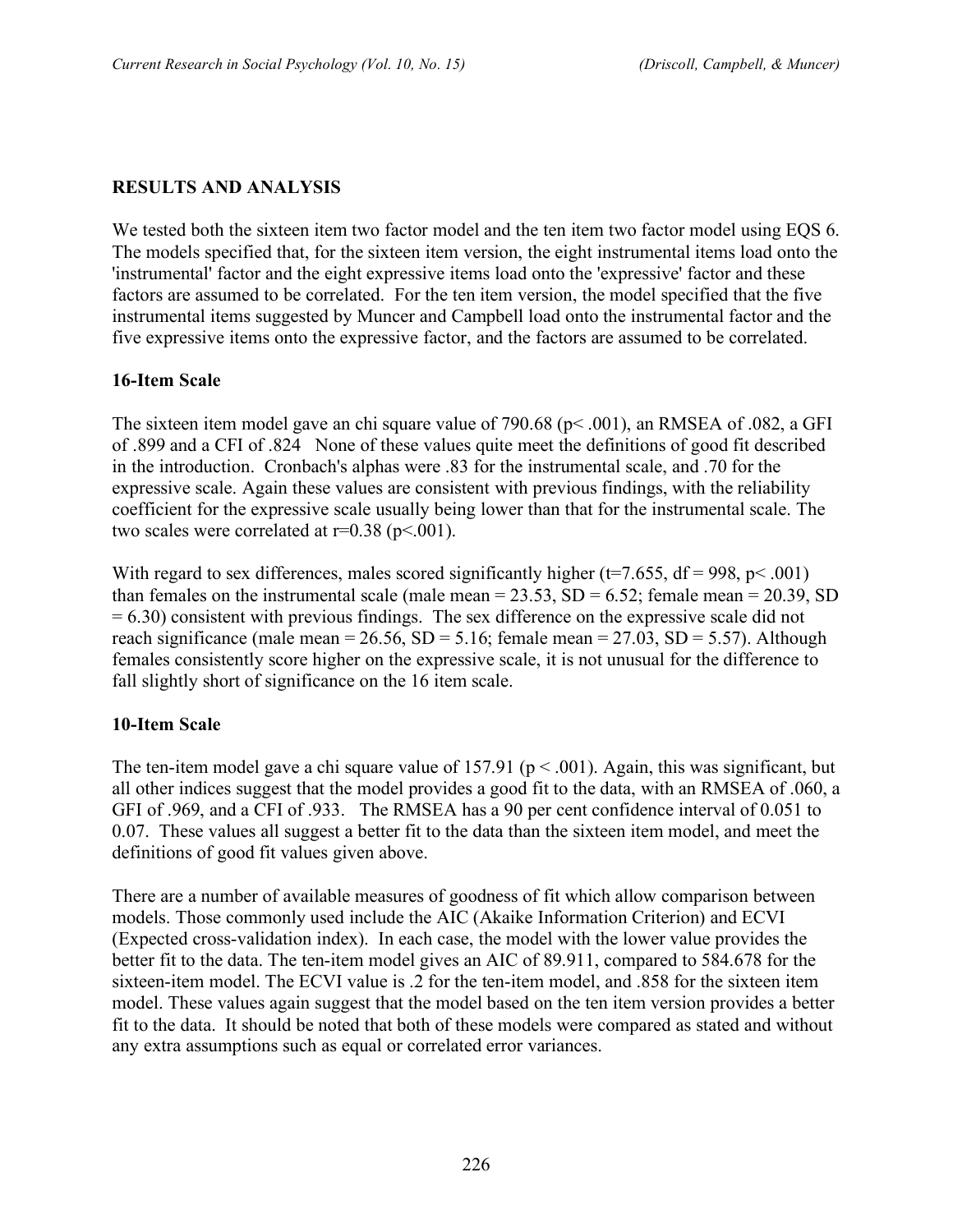The correlation between the between the 5-item and 8-item scales were  $r = .95$  ( $p < .001$ ) for the instrumental scales, and  $r = .89$  ( $p < .001$ ) for expressive scales. These values are comparable to those reported by Muncer and Campbell (2004) of .94 and .92 respectively. Analysis of the three items omitted from each scale provides further evidence of the superiority of the ten item scale. The remnants of the 8 item instrumental scale show a significant positive correlation with the 5 item instrumental scale ( $r = .65$ ,  $p < .001$ ) and with the 8-item instrumental scale ( $r = .85$ ,  $p < .001$ ). The remnants from the 8 item expressive scale show a significant positive correlation with the 5 item expressive scale ( $r = .40$ ,  $p < .001$ ) and with the 8 item expressive scale ( $r = .78$ ,  $p < .001$ ).

Cronbach's alphas were .78 for the instrumental scale and .63 for the expressive scale. Muncer and Campbell (2004) found a similar alpha for the five item instrumental scale (.75), but a considerably higher alpha of .73 for the five item expressive scale. Values are slightly lower than for the 16 item version, in line with the reduced number of items. There is also a significant but modest positive correlation between the five-item instrumental scale and expressive scales, r  $= 0.065$  (p =.05), indicating only 0.4 per cent of common variance.

With regard to sex differences, males again scored significantly higher ( $t = 7.472$ ,  $df = 998$ ,  $p <$ .001) on the instrumental scale (male mean =  $14.34$ , SD =  $4.40$ ; female mean =  $12.23$ , SD = 4.46). The expressive scale again showed a higher value for women (male mean  $= 17.04$ , SD  $=$ 3.66; females mean =  $17.39$ , SD =  $3.68$ ) but the effect was not significant.

### **DISCUSSION**

We confirm the findings of Muncer and Campbell (2004) in showing that a two factor model with only 5 items on each scale provides a better fit to the data than the 8 item version. In this case, CFI, GFI and RMSEA values easily meet the criteria for good fit. The values are obtained from this sample all suggest a better fit than the values obtained by Muncer and Campbell from their sample of 379 participants (GFI of .939, CFI of .900 and RMSEA of .083). This is likely a consequence of the larger sample size used in the present analysis. We suggest, in line with Muncer and Campbell, that a two factor ten item version of Expagg is psychometrically sound. Given the high correlations between the five and eight item versions, both are useful for research purposes although the shorter version obviously offers advantages in terms of speed of administration and scoring.

The instrumental and expressive scales can be used independently. For example, partner violence seems to be best predicted by raised instrumental scores which are also associated with nonphysical controlling behaviours such as economic and emotional coercion (Archer and Graham-Kevan 2003). A measure of relative preference, similar to that obtained from the original Expagg, can also be computed by subtracting the instrumental from the expressive score. This measure may be especially useful for some research purposes. For example, Archer and Haigh (1997b) reported that violent offenders scored lower than non-violent offenders on the expressive scale while Smith and Waterman (2004) found significantly higher scores on the instrumental scale among violent compared to non-violent offenders. Using the combined relative measure may help to clarify and simplify patterns of findings. This relative score accepts that aggression may have experiential elements of both loss of self-control and assertion of other-control, as we discuss below.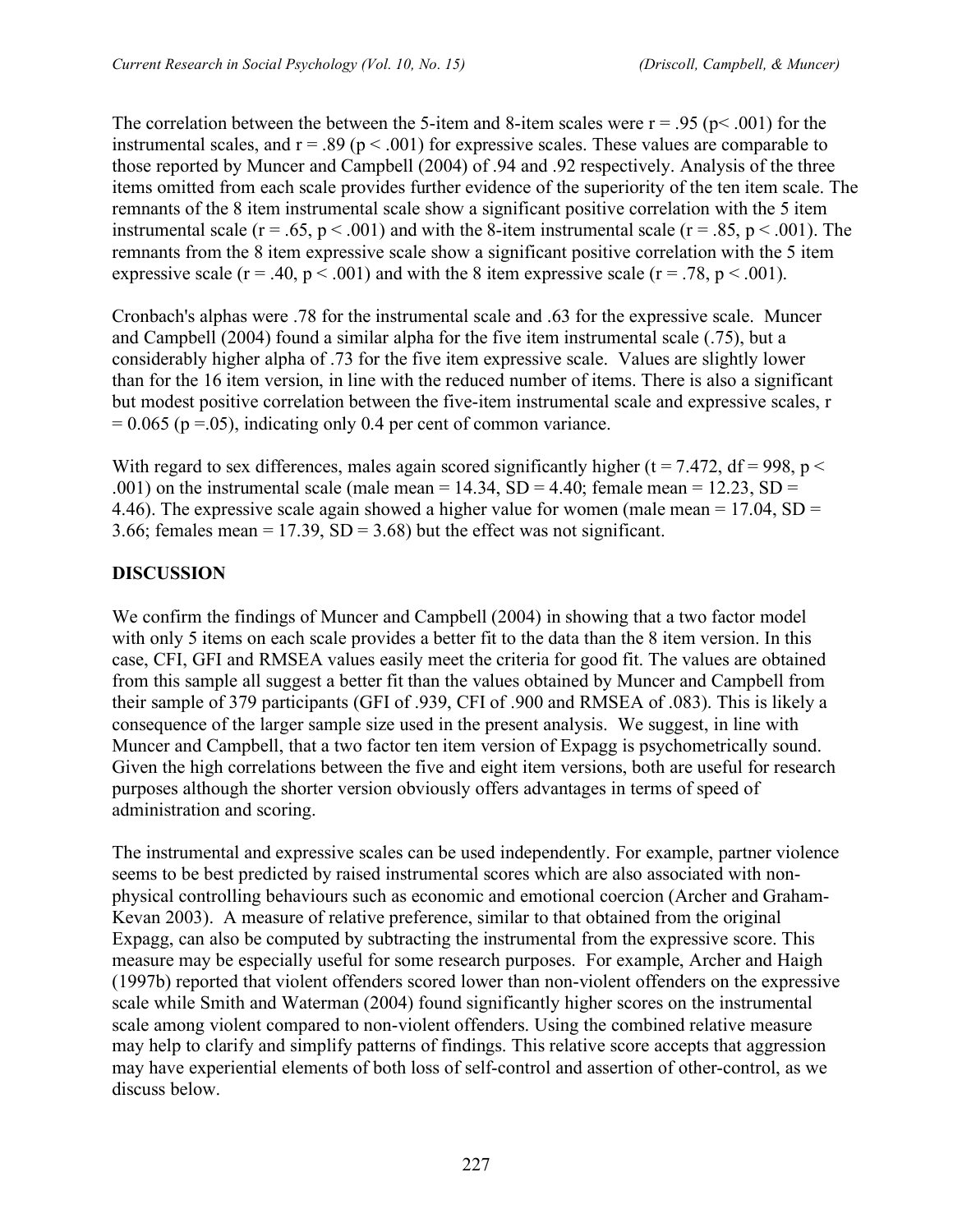Our use of an Internet sample is not novel; they have been used in psychological research since the 1990s. Initial reservations concerned the possibility of multiple submissions by the same individual. While steps can be taken to address this, some may remove participant anonymity (asking for identifiers such as e-mail addresses) and others (eliminating participants responding from the same IP address) have the effect of excluding legitimate participants who use a common computer in a lab or library. Birnbaum (2004) detected only one repeat submission in a total of 1,000 data records and suggests that "Web researchers are of the consensus that this issue has not been a real problem" (Birnbaum 2004, p.816). The Internet provides considerably larger data sets, with consequently greater statistical power, than are found in most traditional samples and is particularly valuable for personality research (Birnbaum 2004). Internet samples are more diverse and more representative with respect to gender, socioeconomic status, geographical location and age compared to samples reported in the prestigious Journal of Personality and Social Psychology (Gosling, Vazire, Srivastava and Oliver 2004). Reliabilities and factor structures for personality inventories and constructs are similar to the paper-and-pencil versions (Buchanan and Smith 1999; John and Srivastava 1999) and gender differences found in traditionally administered tests are replicated on Internet samples (Srivastava, John, Gosling and Potter 2003).

In the present study, we find significant differences on the instrumental but not the expressive scale. Of 13 published studies that have examined sex differences on the instrumental and expressive scale separately, 12 have found significantly greater instrumentality among men and significantly lower expressivity among women. The present results may be due to the lower internal consistency of the expressive scale relative to the instrumental scale. Items tapping loss of control appear to be less cohesive and unitary than those which assess the use of aggression to control others. While greater scale reliability reduces random error and so increases the power to detect relationships with other variables, gender differences have been found even where the reliability values for E have been less than .75 (e.g. Archer and Latham 2004; Muncer and Campbell 2004).

Nonetheless the effect sizes found for the expressive scale are somewhat smaller than the instrumental scale. Over 13 studies where it was possible to compute effect sizes, the unweighted averages were  $d = -0.65$  and  $d = 0.80$  respectively, corresponding to medium and strong effect sizes (Cohen 1977). The weaker sex differences suggest a second possibility: The expressive scale may be picking up a more general experience of 'upset' feelings that are associated with the high arousal and negative tone of interpersonal conflict, and these shows greater overlap between men and women. Scores for both sexes in this study, as in others, are higher for the expressive than for the instrumental scale. The sex difference for expressive as compared to instrumental scores also shows greater consistency across type of aggression and opponent (Archer and Haigh 1999). We have also found invariance over age for the expressive but not the instrumental scale (Campbell and Muncer, under review). An expressive experience may characterize conflictive encounters more generally, while instrumentality may be an interpretation that is superimposed on this aversive arousal by those who use aggression to control others. This reasoning would be consonant with the finding that the instrumental scale is more predictive than the expressive scale of physical and verbal aggression (Archer 2004; Archer and Graham-Kevan 2003; Archer and Haigh 1997) and violent offending (Smith and Waterman 2004).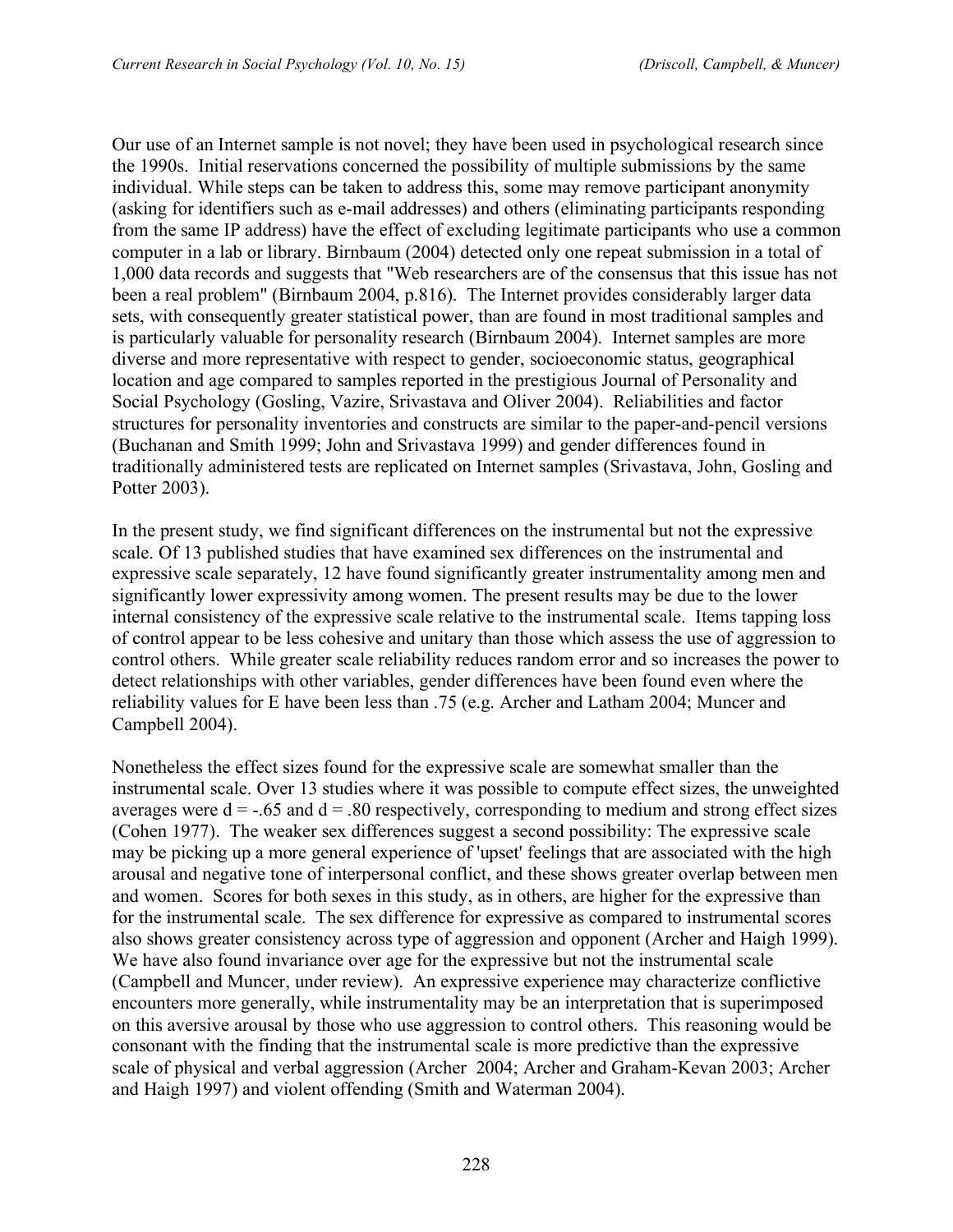A final word on conceptual issues regarding the Expagg scale. Archer and Haigh (1997, p. 84) employed the term 'belief' rather than 'representation' to describe the construct underlying the Expagg scale on the grounds that the latter implied a shared interpretation while the questionnaire responses are obtained from individual participants. Although Moscovici emphasizes the social nature of representations (in that they are developed and transmitted through social interaction, broadly defined) he equally attends to their impact on individual psychology; "…social representations become capable of influencing the behaviour of the individual participant in a collectivity. This is how they are created inwardly, for it is in this form that the collective process itself penetrates, as the determining factor, into individual thought" (Moscovici 1984, p.12). Much research in this tradition continues to collect data from individual representatives of different social groups (see the Papers on Social Representations at http://www.psr.jku.at/). Unlike Archer, we see no contradiction between data collection from individuals and the concept of a shared social representation.

Rather, in the development of Expagg, we were conscious of Moscovici's definition of representations as "cognitive matrices co-ordinating ideas, words, images and perceptions that are all interlinked. They are common-sense "theories" about key aspects of society" (Moscovici and Hewstone 1983). Our initial qualitative study suggested that the discourse of men and women corresponded to what academics would refer to as instrumental and expressive theories of aggression respectively. In developing the 20 item Expagg, our aim was to systematically capture differences between these two theoretical schools with respect to eight domains of aggression (Campbell, Muncer and Coyle 1992). Is the aim still fulfilled in the current version of the questionnaire containing only 5 items per representation?

The five expressive items are drawn from following three domains; proximate cause (I believe that my aggression comes from losing my self-control), cognition (In a heated argument I am most afraid of saying something terrible that I can never take back; During a physical fight I feel out of control) and emotion (When I get to the point of physical aggression the thing I am most aware of is how upset and shaky I feel; After a physical fight I feel drained and guilty). The instrumental items have a broader coverage of five domains; social value (I feel that physical aggression is necessary to get through to some people), form (In an argument I would feel more annoyed with myself if I cried than if I hit the other person), aim (The best thing about physical aggression is that it makes the other person get in line), reputation (If someone challenged me to a fight in public I'd feel cowardly if I backed away) and emotion (If I hit someone and hurt them, I feel as if they were asking for it). The only domain which remains untapped is situational factors (the likelihood of aggression occurring in private versus public) which does not reliably differentiate the two representations. It is noteworthy that the instrumental and expressive scales are distinctive in the differing domains on which they draw. (Indeed the one instrumental item drawn from the overlapping domain of emotion might be considered to be functioning as a social value item.) Broadly, expressive items pick up differences in intra-individual experiences of aggression (specifically feelings of inability to control one's own behaviour and attendant guilt) while instrumental items are more clearly oriented to inter-personal functions (specifically impression management and perception of unjustified provocation). A similar distinction has been noted by Archer and Haigh (1997,a).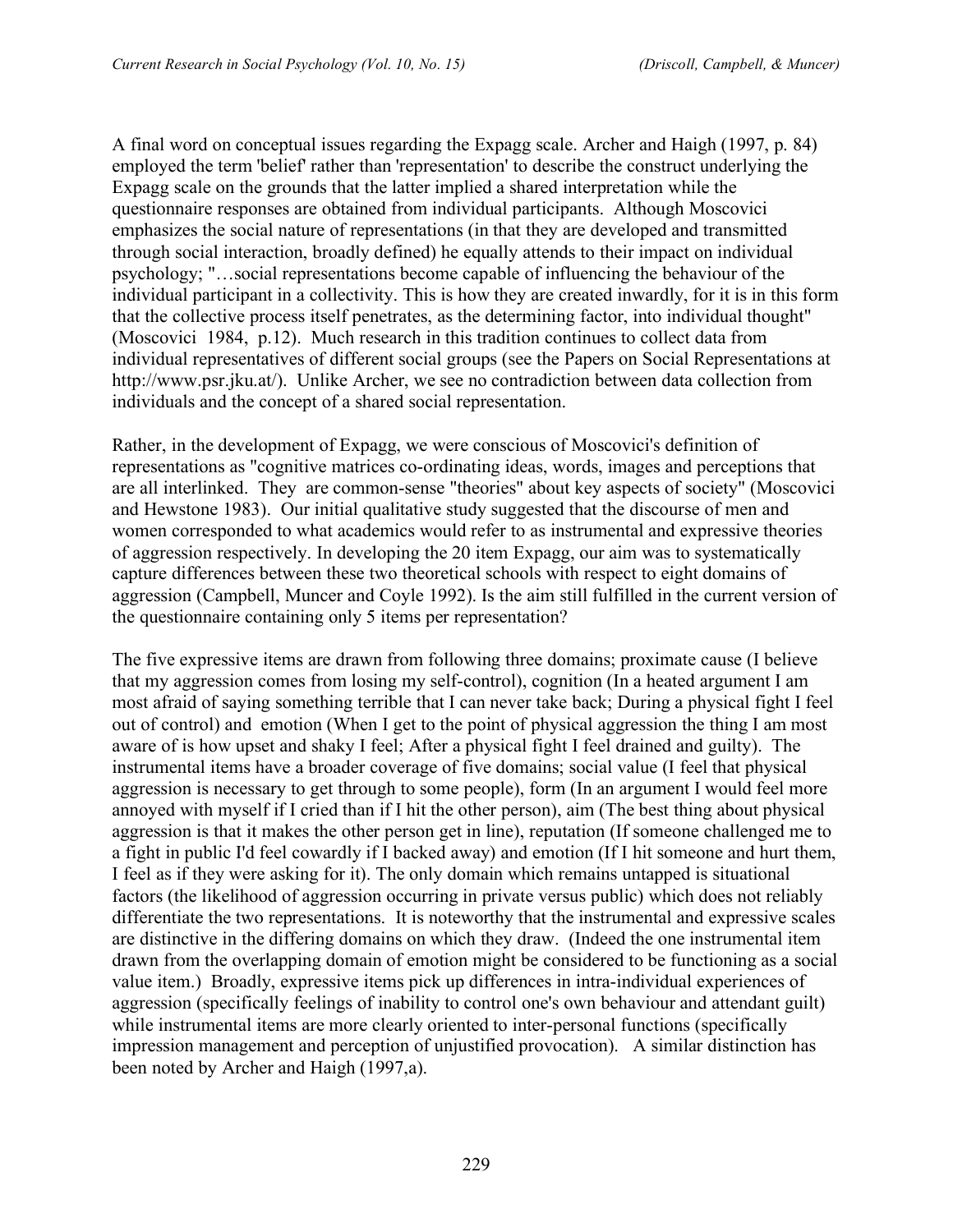Are we then dealing with social representations or beliefs? A belief is defined as "a cognition or piece of knowledge believed to be true or false regarding an attitude object" (Fraser and Burchill 2001, p. 418). We argue that Expagg captures much more than this. In addition to cognition, it taps personal experience in the wider sense of attributions of aim, value, cause, emotion and personal and interpersonal effects. Rather than assessing beliefs about the truth or falsity of a proposition, Expagg taps alternative, coherently organized models of aggression.

However, social transmission is a key component of Moscovici's conception and we initially presumed that gendered representations were passed "in the course of inter-individual communications" (Moscovici 1981, p. 181). Our recent work has challenged this assumption by investigating whether different representations of aggression might arise as a consequence of genuine differences in phenomenology. Two studies (Alexander, Allen, Brooks, Cole and Campbell 2004; Driscoll, Zinkivskay, Evans and Campbell, in press) now suggest greater inhibitory control by women so that they express overt behavioural aggression at higher levels of provocation and anger than do men, resulting in more strongly expressive experiences. If these findings are replicated, the adjective 'social' would need to be questioned. However we do not wish to be unduly pedantic about semantics; more important are empirical results that address the substance of proposals about gender and experiences of aggression.

## **REFERENCES**

Alexander, F., Allen, C., Brooks, J., Cole, C. and Campbell, A. (2004). "Reason to believe: Representations of aggression as phenomenological read-out." Sex Roles*, 51*, 647-660

Altmeyer, B. (1981). Right-wing authoritarianism. Winnipeg:University of Manitoba Press.

Archer, J. and Graham–Kevan, N. (2003). "Do beliefs about aggression predict physical aggression to partners?" Aggressive Behavior, 29, 41-54.

Archer, J. and Haigh, A. (1997b). "Beliefs about aggression among male and female prisoners." Aggressive Behavior, 23, 405-415.

Archer, J. and Haigh, A. M. (1997a). "Do beliefs about aggressive feelings and actions predict reported levels of aggression?" British Journal of Social Psychology, 36, 83-105.

Archer, J. and Latham, M. (2004). "Variation in beliefs about aggression as a function of relationship to the opponent." Personality and Individual Differences, 37, 33-41.

Bentler, P. M. (1990). "Comparative fit indexes in structural models." Psychological Bulletin, 107, 238-246.

Birnbaum, M.H. (2004). "Human research and data collection via the Internet." Annual Review of Psychology*, 55,* 803-832.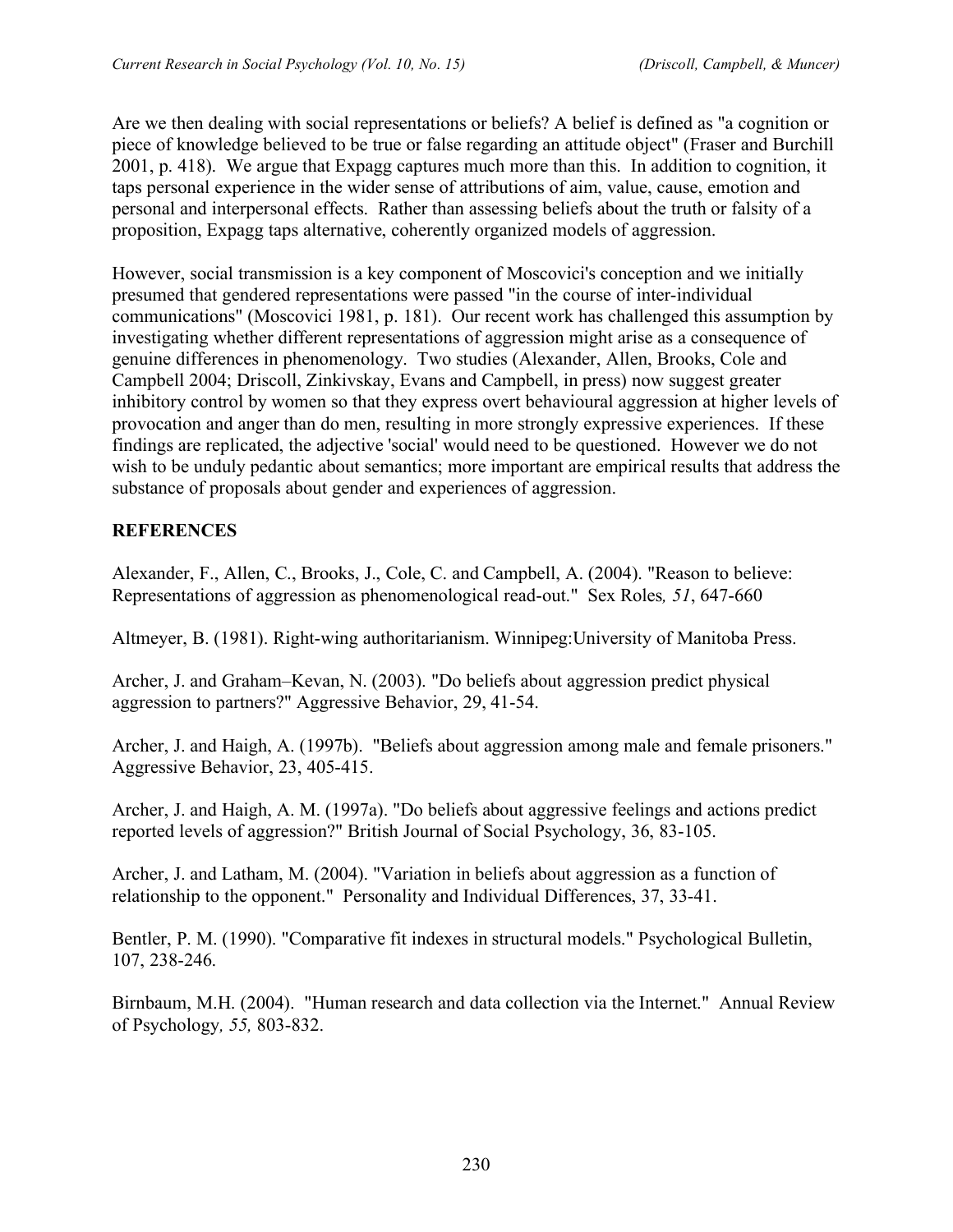Browne, M. W. and Cudeck, R. (1993). "Alternative ways of assessing model fit." In K. A. Bollen and J. S. Long (Eds). Testing structural equation models (p. 136-162). Thousand Oaks, CA: Sage.

Buchanan, T. & Smith, J.L. (1999). "Using the Internet for psychological research: Personality testing on the World Wide Web." British Journal of Psychology*, 90,* 125-144.

Campbell, A. and Muncer, S. (1987). "Models of anger and aggression in the social talk of women and men." Journal for the Theory of Social Behaviour, 17, 489-512.

Campbell, A. and Muncer, S. (under review). "Self-control, aggression and the feeling of what happens."

Campbell, A., Muncer, S. and Coyle, E. (1992). "Social representations of aggression as an explanation of gender differences: A preliminary study." Aggressive Behaviour, 18, 95-108.

Campbell, A., Muncer, S., McManus, I. C. and Woodhouse, D. (1999). "Instrumental and expressive representations of aggression: one scale or two?" Aggressive Behaviour, 25, 435-444.

Cohen, J. (1977). Statistical power analysis for the behavioural sciences. New York: Harcourt Brace.

Driscoll, H., Zinkivskay, A., Evans, K. & Campbell, A. (in press). "Sex differences in social representations of aggression: The phenomenological experience of differences in inhibitory control?" British Journal of Psychology.

Eysenck, H. and Eysenck, S. (1991). The EPQ-R. Sevenoaks: Hodder and Stoughton.

Forrest, S., Shevlin, M., Eatough, V., Gregson, M. and Davies, M. N. (2002). "Factor structure of the Expagg and revised Expagg: Failure to replicate using confirmatory factor analysis." Aggressive Behaviour, 28, 11-21.

Fraser, C. and Burchill, B. (2001) Introducing social psychology*.* Cambridge: Polity.

Gosling, S.D., Vazire, S., Srivastava, S. & John, O. P. (2004). "Should we trust web-based studies?: A comparative analysis of six preconceptions about Internet questionnaires." American Psychologist*, 59,* 93-104.

John, O.P. & Srivastava, S. (1999). "The Big Five taxonomy: History, measurement, and theoretical perspectives." In L.A. Pervin & O.P. John (Eds.) Handbook of personality: Theory and research (2nd ed., pp. 102-139). New York: Guildford Press.

Lambert, A., Burroughs, T. and Nguyen, T. (1999). "Perceptions of risk and the buffering hypothesis: The role of just world beliefs and right-wing authoritarianism." Personality and Social Psychological Bulletin*,* 25, 643-656.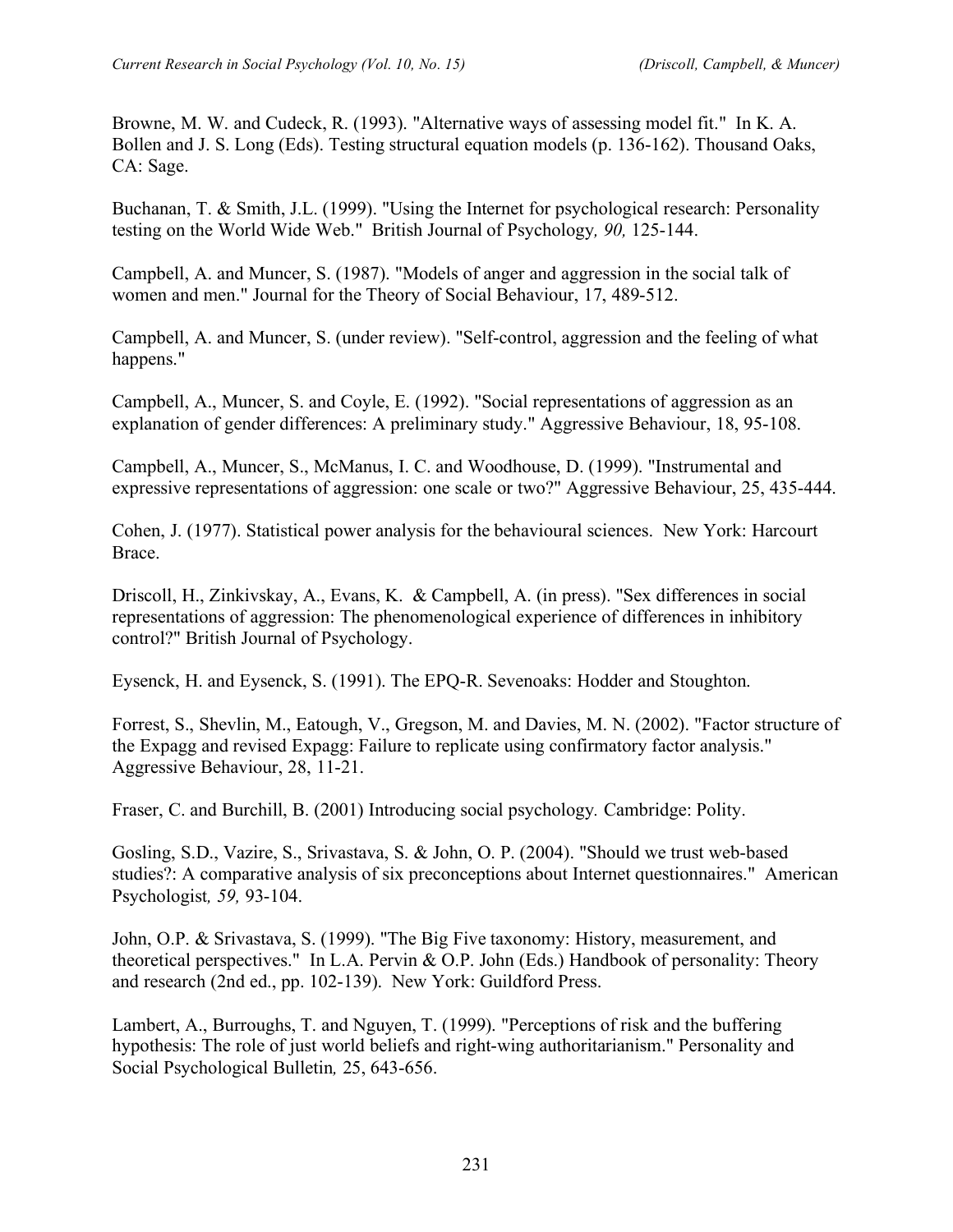Moscovici, S. (1981). "On social representations." In J.P. Forgas (Ed.) Social cognition: Perspectives on everyday understanding, pp. 181-209. London: Academic Press.

Moscovici, S. (1984). "The phenomenon of social representations." In R.M. Farr and S.Moscovici (Eds.) Social representations, pp. 3-69. Cambridge University Press.

Moscovici, S. and Hewstone, M. (1983). "Social representations and explanations: From the 'naïve' to the 'amateur' scientist." In M. Hewstone (Ed.) Attribution theory: Social and functional extensions, pp. 48-125. Oxford: Blackwell.

Muncer, S. and Campbell, A. (2004). "Confirmatory factor analysis and the factor structure of Expagg in context: A reply to Forrest et al., 2002." Aggressive Behaviour, 30, 146-157.

Smith, P. and Waterman, M. (2004). "Levels of aggression and impulsivity in prisoners using self-report questionnaires." Bulletin of the International Society for Research on Aggression, 26, (2), 14-19.

Srivastava, S., John, O.P., Gosling, S.D. & Potter, J. (2003). "Development of personality in early and middle adulthood: Set like plaster or persistent change?" Journal of Personality and Social Psychology*,* 84*,* 1041-1053.

## **APPENDIX 1: REVISED SHORT EXPAGG ITEMS (BOLD DENOTES ITEMS CONSTITUTING THE FIVE-ITEM VERSION)**

## **Expressive Items**

#### 1. **During a physical fight I feel out of control.**

2. I am most likely to get physically aggressive when I've been under a lot of stress and some little thing pushes me over the edge.

#### 3. **After a physical fight I feel drained and guilty.**

4. After I lash out physically at another person, I would like them to acknowledge how upset they made me and how unhappy I was.

#### 5. **I believe that my aggression comes from losing my self-control.**

6. I am more likely to lash out physically when I am alone with the person who is annoying me.

#### 7. **When I get to the point of physical aggression the thing I am most aware of is how upset and shaky I feel.**

8. **In a heated argument I am most afraid of saying something terrible that I can never take back.**